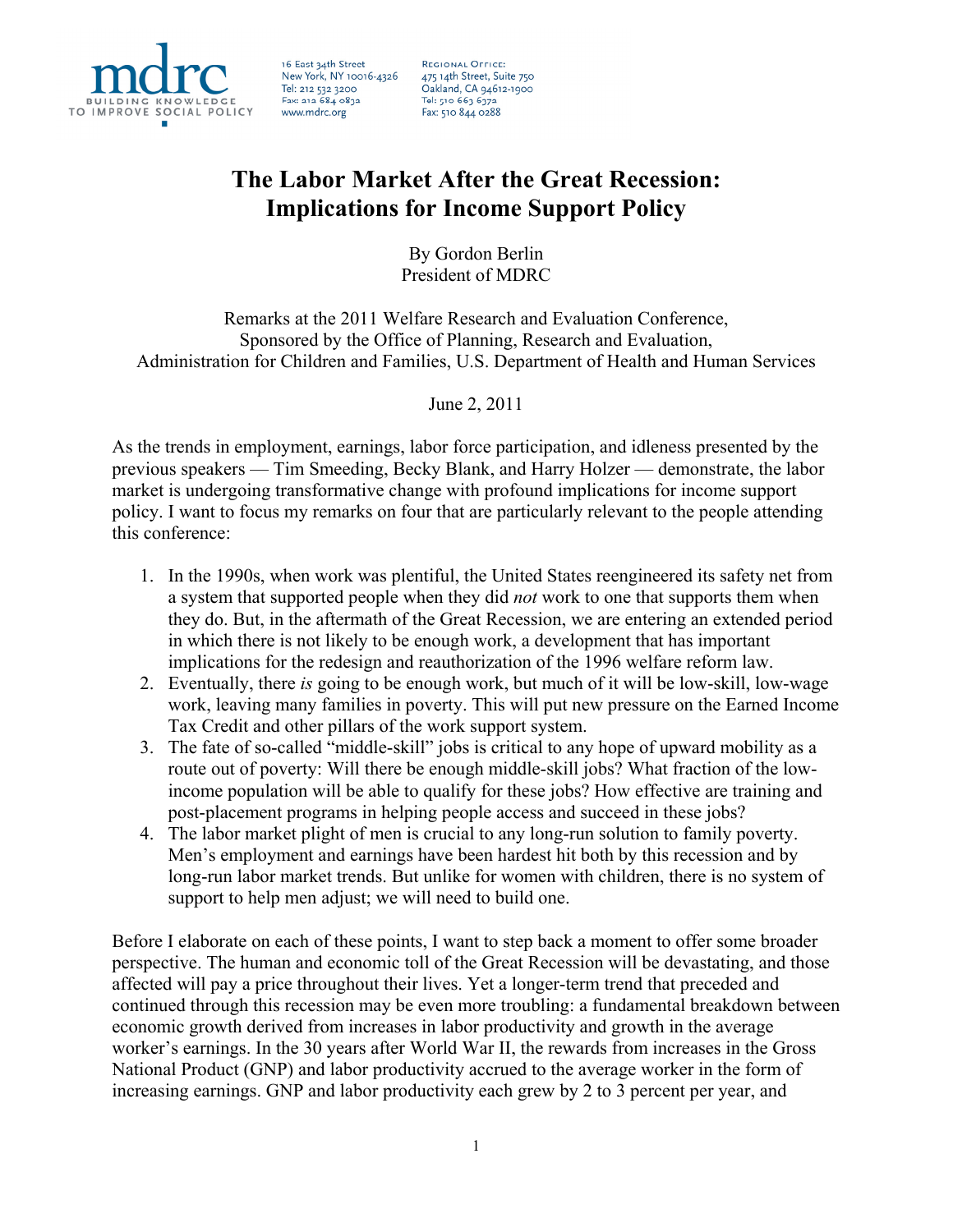average wages and earnings followed suit. It was as if the entire nation was on an up-escalator.<sup>1</sup> That escalator stopped in the mid-1970s for workers. Economic growth and labor productivity growth continued upward — but not workers' earnings.

## **A Safety Net Built Around Work — When There Is No Work**

The 1996 welfare reform law was predicated on the conviction that work was preferable to welfare, that work was plentiful, and that welfare should be temporary. Work requirements, time limits, and restrictions on time spent in education and training were all designed to reinforce that message and to drive state policy and practice. In addition, the Earned Income Tax Credit (EITC) expanded to become the nation's largest income transfer program. But you can only get it when you work. You get nothing when you don't.

Building a safety net around work made sense in the midst of the Roaring 1990s economy and its 5 percent unemployment rate. The combination of welfare's push and the pull of a strong labor market (plus EITC's make-work-pay provisions) was effective: the employment rates of women with children, especially single-parents, skyrocketed.<sup>2</sup> Caseloads fell to unimaginably low levels.

In fairness to those who supported the 1996 reforms: just as someone in the midst of the Great Depression could not have foreseen the golden era of the 1950s and 1960s, someone standing at the peak of the Roaring 90s economy could be forgiven for not having foreseen the depths of the Great Recession. Yes, there were warnings about the inflexibility of block grants and time limits during periods of economic downturn, but the law weathered the 2001 recession without major incident. The Great Recession was a seismic event by comparison.

But, here we are: An unemployment rate of 9 percent — 16 percent if one counts the involuntarily underemployed and those too discouraged to work. It could take until the end of this decade to replace both the jobs we have lost and the jobs that will be needed to keep up with new entrants to the labor market.

What to do?

 $\overline{a}$ 

Work hasn't disappeared. Jobs at the low end may have held up better during this recession than those at the higher end of the labor market. Still, we will need a stronger safety net for those who can't find work, given the steep decline in overall employment rates. Some rethinking of the Temporary Assistance for Needy Families (TANF) program will be necessary, including reconsidering its reliance on time-limited welfare receipt.<sup>3</sup>

<sup>1</sup> Levy, Frank. 1999. *The New Dollars and Dreams: American Incomes and Economic Change.* New York: Russell Sage Foundation.

<sup>&</sup>lt;sup>2</sup>The employment rate for unmarried women with children under 18 rose from 62 percent in 1994 — two years before passage of federal welfare reform — to 75 percent in 2000. It has now fallen back to 67 percent.

<sup>3</sup> Berlin, Gordon. 2010. *Rethinking Welfare in the Great Recession: Issues in the Reauthorization of the Temporary Assistance for Needy Families Program.* Testimony Before the Senate Finance Committee, September 21, 2010. New York: MDRC.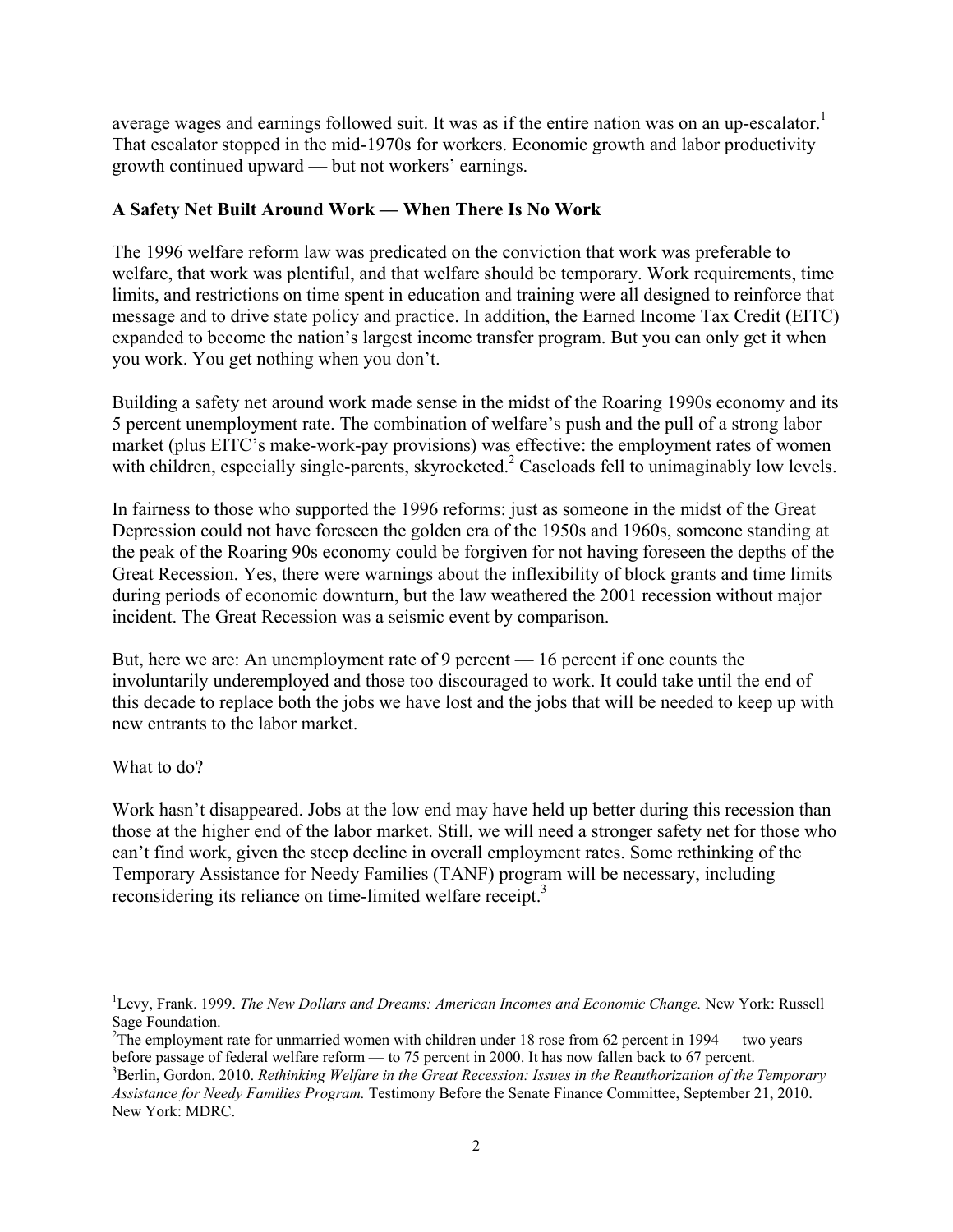If we are no longer awash in jobs, how do we enforce the quid pro quo that was at the heart of welfare reform's historic compromise? Does it make sense any more to place a six-week restriction on job search? Should we continue placing limits on participation in education and training or in other investments in developing human capital? (In the past, we have thought of economic downturns as the right time to make such investments.)

Thinking more broadly, do we want to continue to condition benefit receipt on work alone, or should we consider other ways to establish a new quid pro quo, possibly by tying benefit receipt to other activities — for example, improvements in parents' human capital; milestone gains in children's school attendance, achievement, and attainment; or improvements in the health and well-being of family members as signaled by keeping one's insurance current and getting annual check-ups? The conditional cash transfer models adopted in Brazil, Mexico, and elsewhere and being tested in New York City and now Memphis are of interest here. Early New York City findings suggest you can reduce poverty and hardship by conditioning substantial transfer payments on these types of activities — without causing earnings to decline.

I am not recommending the creation of new hurdles that would make TANF even harder to get. Instead, one might use progress on these alternative milestones to "stop the clock" and extend time limits, or one could use satisfying these other conditions to allow benefits to continue after a recipient hits a welfare time limit, as my colleague Jim Riccio has suggested.

If we prefer work over welfare, job creation via community service employment will also be necessary. The states' recent experience with the TANF Emergency Fund demonstrates that large-scale community work experience programs are feasible to implement. And there is a forgotten but noble tradition of public job creation to build upon: the New Deal's Works Progress Administration, the Comprehensive Employment and Training Act's public service employment experience, and Community Work Experience Programs under the original Work Incentive Program. For long-term welfare recipients, in particular, results from the Supported Work experiment offer some hope that up to 18 months spent in a public job can eventually lead to a successful transition to unsubsidized work.<sup>4</sup>

The bottom line: We will need to create a safety net program that is flexible in its expectations and requirements.

## **Continuing to Make Low-Wage Work** *Pay*

 $\overline{a}$ 

Eventually, there will be enough work — but much of it will pay low wages. Making work pay will be essential. The target population to receive services and benefits under TANF and food stamps and the EITC is generally low-skilled. Projections from the Bureau of Labor Statistics expect substantial growth through 2018 in low-skill, low-wage jobs that require human interaction — such positions as cashiers, retail sales, waitresses, food prep, office clerks, home health aides, janitors, laborers, stock clerks, and child care workers. These types of jobs will

<sup>&</sup>lt;sup>4</sup>The key risk is substitution — that is, how to manage these programs without inducing large numbers of people who could have found unsubsidized work to take public jobs.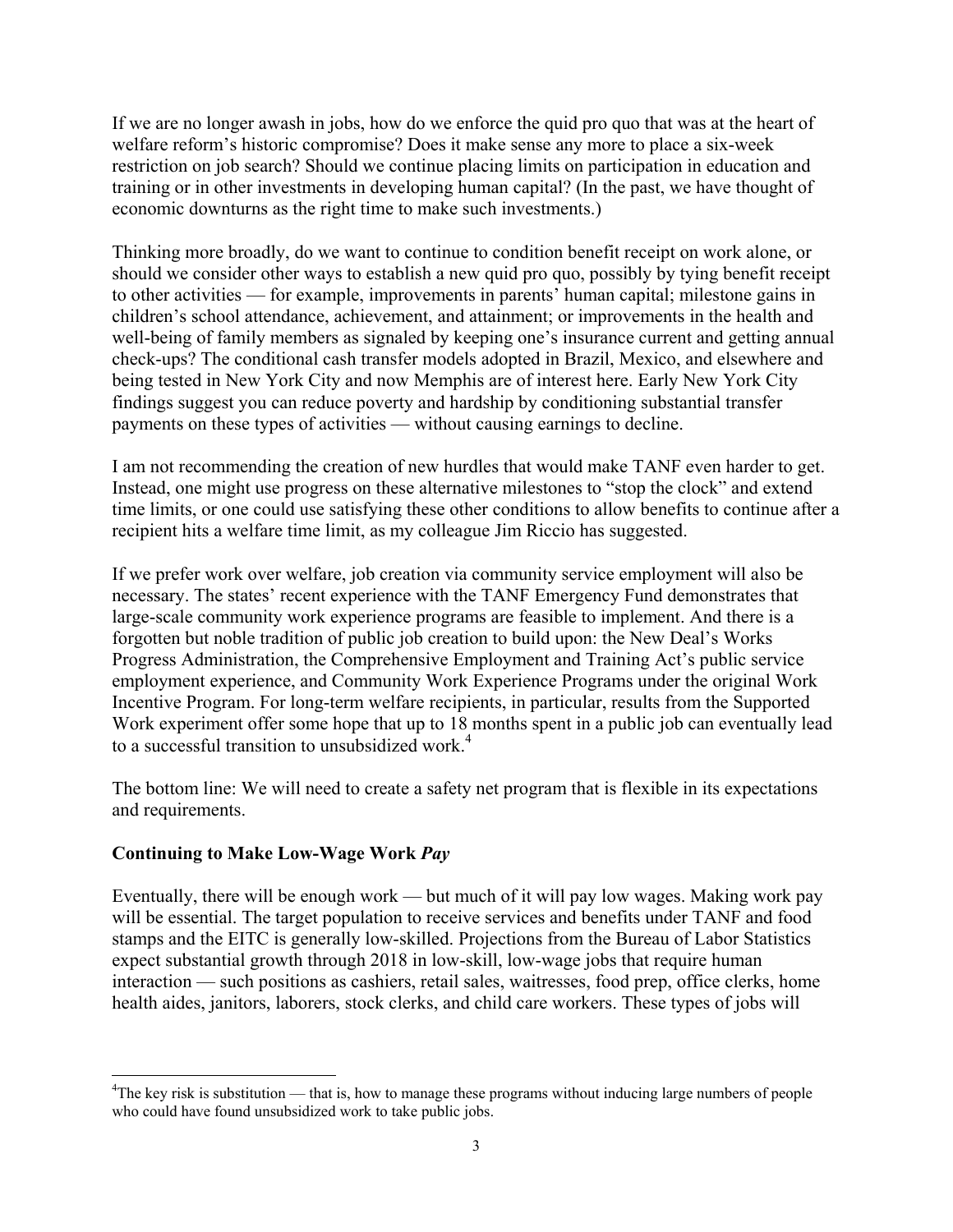account for 11 of the top 15 openings from both new job creation and replacement jobs as people retire<sup>5</sup>

There are at least four ways to make work pay at the low end: (1) indexing the minimum wage to inflation and raising the base level, (2) continuing and expanding federal and state EITCs, (3) maintaining welfare-based earned income disregards to supplement low-wage work, and (4) initiating tax reforms along the lines of the payroll tax holiday that was part of the stimulus package.

The minimum wage sets a floor that has a ripple effect on wages above the minimum. Even after the three-step increase of the last few years, today's minimum wage of \$7.25 is worth roughly the same amount as 30 years ago. Over time, the minimum wage could also become important for another reason: increases in the EITC are inflation-adjusted while the minimum wage is not. Thus, as the EITC rises with inflation, we may find public dollars substituting for private-sector wage increases. If I am a low-wage employer, why raise my wages if my employees are getting an increase via the EITC?

In short, it is getting harder for people to earn their way out of poverty even if they can find steady work. We shouldn't abandon the work-based safety net; instead, we will need to expand it as one way for the winners in the new labor market to compensate the losers.

#### **The Role of Middle-Skill Jobs**

Future prospects for upward mobility in the labor market (career ladders, yearly wage increases) are central to our hopes for solving the problem of poverty. The fate of middle-skill jobs looms large. If Harry Holzer and Bob Lerman are right that middle-skill jobs are growing, then we need to prepare the unemployed and the low-wage worker for these better jobs. But if David Autor, Frank Levy, Larry Katz, and Alan Blinder are right that the combination of information technology/automation and off-shoring is teaming up to undermine the future of middle-skill jobs, creating a polarized labor market characterized by growth at the low end and growth at the high end, then facilitating upward mobility will be a much harder undertaking.

Let me offer a recent personal experience as an example: I was having trouble getting a new printer to operate with an old computer operating system. Frustrated, I called HP's helpline at 10:30 pm, heard a few clicks, and then a professional, reassuring woman from Kolkata, India, came on the line. She walked me through the necessary steps, took over my computer so she could download some software, and graciously trouble-shot an unrelated glitch she noticed in my system. Presto — my printer worked and I had a first-hand lesson in the globalization of work. I

 $\overline{a}$ 5 See BLS 2018 job projections: http://www.bls.gov/news.release/ecopro.t10.htm. See Autor, David. 2010. *The Polarization of Job Opportunities in the U.S. Labor Market: Implications for Employment and Earnings*.

Washington, DC: The Center for American Progress and The Hamilton Project. Autor describes rapid job growth in both very high-skill jobs and very low-skill jobs, and much slower growth in middle-tier jobs. Also, see Holzer, Harry, and Robert Lerman. 2009. *The Future of Middle Skill Jobs.* Center on Children and Families, The Brookings Institution.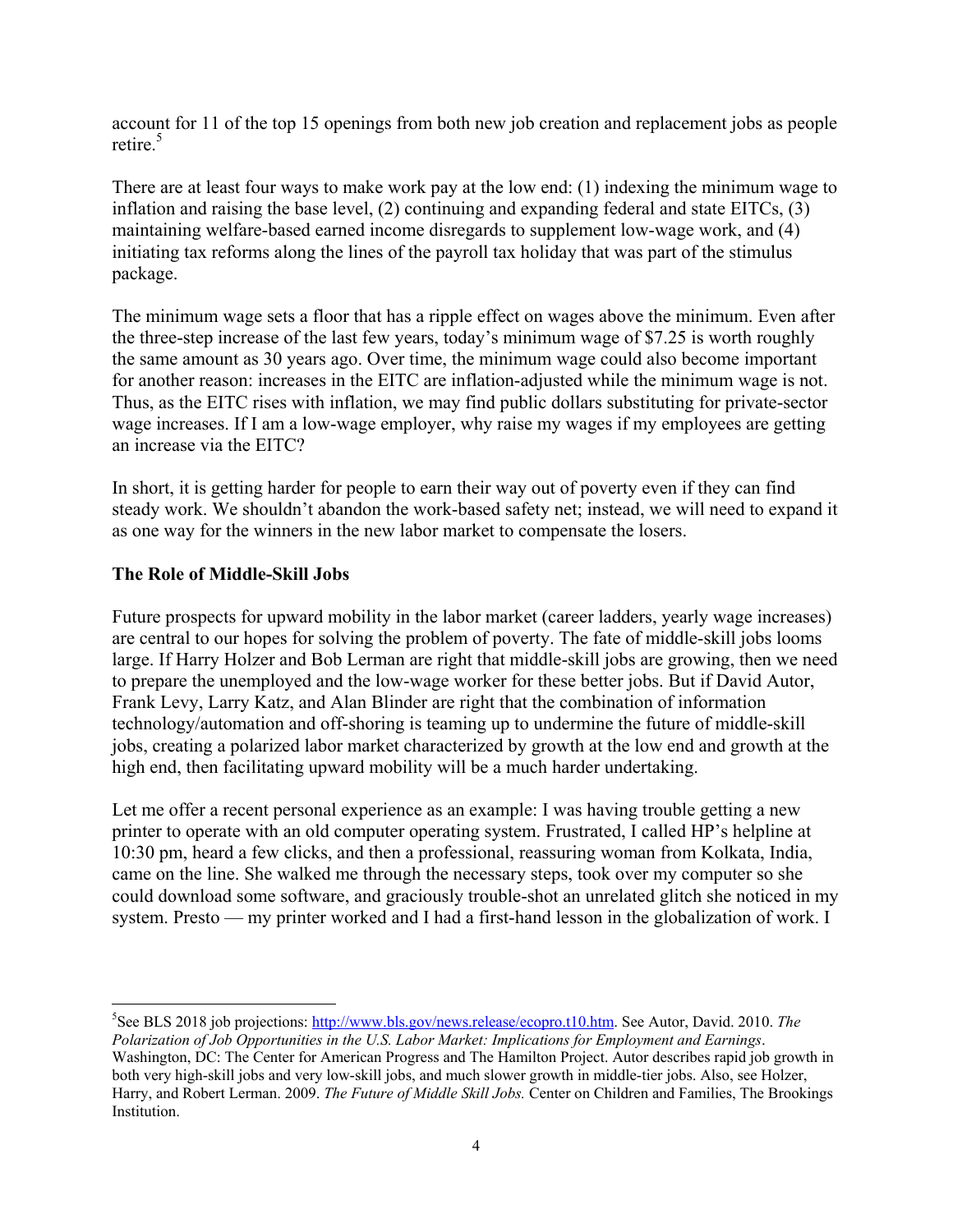could not have gotten better service in America, and her wages are likely less than a tenth<sup>6</sup>of those of her American counterparts.<sup>7</sup>

This one-two punch of automation and off-shoring is less likely to affect jobs that require faceto-face interaction — think home health care, personal care, child care, protective services — but these are mostly low-skill, low-wage jobs.

For our purposes, let's assume that the right answer is somewhere between these two points of view: middle-skill jobs are growing in number but probably not as fast as low-end and high-end jobs. In this case, the tool box of the typical Workforce Investment Act (WIA) or TANF welfareto-work program should include strategies to prepare people for middle-skill jobs. What do we know about promoting employment retention and advancement in better-skilled jobs?

Studies in the United States and United Kingdom show how challenging it is to deliver advancement help that's effective, but there *are* some successes to build on. Several models tested in the Administration for Children and Families' Employment Retention and Advancement Project produced modest but noteworthy gains in employment and earnings, as did a similar program in the UK, although those gains decayed over time for women but not for very disadvantaged men. And the Dayton site in MDRC's Work Advancement and Support Center Demonstration has produced gains in the use of work supports, which boost income, and increases in training completion, leading in turn to higher employment rates and earnings. Moreover, we have seen some positive effects on academic achievement in community colleges from learning communities, performance-based scholarships, and enhanced student support services, although again these gains do not persist. Also promising are sector-based strategies, like those tested by Public/Private Ventures. New strategies that combine sectorfocused training with strategic post-placement support might be even more effective. We're testing whether that's true in our new WorkAdvance demonstration, part of a Social Innovation Fund project with the Mayor's Fund of New York City.

These programs have tried a range of strategies to promote retention and advancement incentives to stay on the job; incentives to enroll in and complete training; assessment and referral to a range of training options; mixing income supports and training; post-placement advising, including intervening with employers to keep people on the job; and strategies to increase access and persistence in community colleges.

An interesting contrast to note: The occasional modest positive effects from "systems" that offered generic training — welfare-to-work, Job Training Partnership Act/WIA, the UK welfare

 $\overline{a}$ 

<sup>6</sup> See de Regil, Alvaro J., August 2010. *India's Living Wage Gap: Another Modern Slave Work Ethos.* Brief. Moorpark, CA: The Living Wages North and South Alliance. http://www.jussemper.org.

<sup>&</sup>lt;sup>7</sup>In *The New Division of Labor: How Computers Are Creating the Next Job Market*, Frank Levy and Dick Murnane explain that the astonishing drop in the cost of computing (down by one-third to one-half every year for the last 60 years) has made it possible to automate virtually any job that involves carrying out routine tasks, so-called "rulebased standard operating procedures" that can be described in an algorithm, a description that fits many middle-skill production and clerical jobs. Alan Blinder notes that these advances in information technology have made offshoring possible, placing American workers in direct competition with foreign workers (see Blinder, Alan. 2007. "How Many U.S. Jobs Might be Offshorable?" Working Paper No. 142. Princeton, NJ: Princeton University Center for Economic Policy Studies.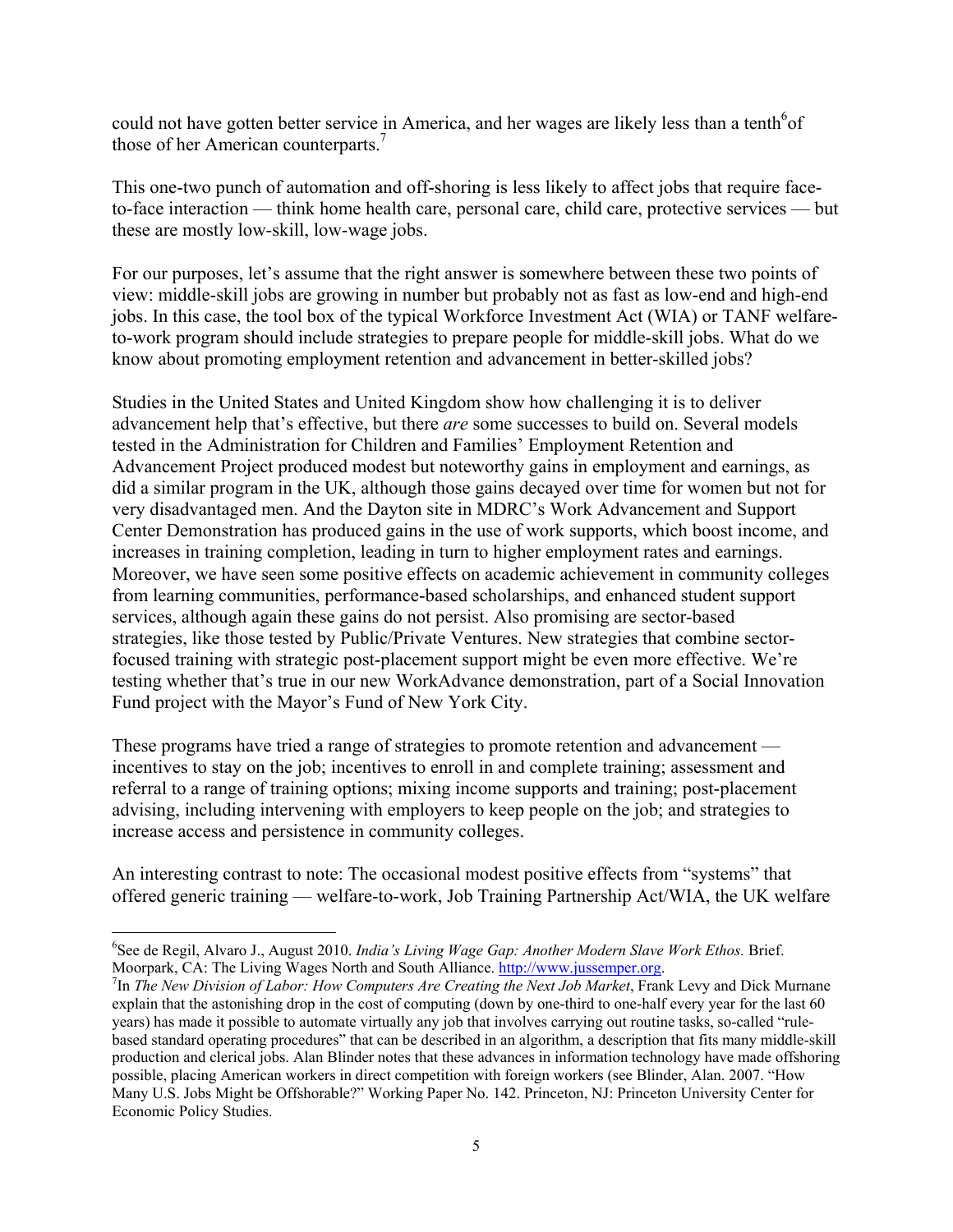system — stand in stark contrast to the strongly positive results from PPV's recent study of sector-specific training programs. The sectoral programs studied to date screen enrollees carefully and intensively, however, not just for education but also for interest and experience in the occupation, past work history, and a range of personal traits that program staff believe will make the person successful. The programs also have very strong employer ties. This raises an important question: Given these entry requirements, how large a fraction of the welfare population can these programs really serve? Can the programs themselves expand? High-quality training programs with extensive employer ties are rare, not unlike the "prince" of job training programs: on-the-job training.<sup>8</sup>

With regard to the less-encouraging results of more generic training: It could be that the "stretch job" that the typical training program prepares someone for is at the low end of the middle-skill continuum, the somewhat more routinized jobs that are in the crosshairs of the profound transformation now underway in the global labor market.

#### **Men: The Ignored Population**

1

Both the employment rates and the real earnings of men have been in a long-term, 40-year secular decline.<sup> $\frac{5}{2}$ </sup> Men with a high school diploma or less have been hit especially hard employment rates declined 12 percent for high school graduates and 16 percent for high school dropouts between 1979 and 2007 — and that was before the devastating effects of the recession. Yet despite the dire and worsening position of low-income men, we have designed a social welfare system that ignores them unless they owe child support or until they commit a crime.

The work-based safety net could be extended to men as well as women, to individuals as well as families with children. Raising the minimum wage and indexing it for inflation would be important steps in helping men regain their foothold in the labor market. In addition, a redesigned EITC system that paid individuals (in addition to families with children) — and thus did not have marriage penalties — would go a long way to addressing the labor market needs of men.10 The payroll tax holiday that was part of the American Recovery and Reinvestment Act did something just like this.

If poverty is a function of earnings and family structure, and it takes two earners to get out of poverty, extending work-based benefits to men may be critical to any long-run solution to America's poverty problem.

 ${}^{8}$ These findings, along with the results of the P/PV study on sector-focused training, have influenced our approach to WorkAdvance, a "next generation" advancement strategy being tested in six cities with five occupations. WorkAdvance focuses on sector-based training, sector-based job placement (in some cases without training), and strategic post-employment follow-up with participants as well as their employers. Occupations include manufacturing, health, information technology, transportation, and environmental remediation. 9

<sup>&</sup>lt;sup>9</sup>Since 1973, employment rates for white males have fallen by roughly 10 percentage points from about 77 percent to 67 percent. Among black males, employment rates have fallen from 72 percent to 56 percent. The effects of the 1980/1981 recession and the 2007/2008 recession were devastating — male employment rates fell off a cliff. In addition, men's earnings have also been falling. Falling earnings appears to be one possible cause of men's declining employment: according to Autor, a 10 percent decline in wages is associated with a 5.8 percentage point decline in

employment rates.<br><sup>10</sup>Berlin, Gordon. 2007. "Rewarding the Work of Individuals: A Counterintuitive Approach to Reducing Poverty and Strengthening Families." *The Future of Children* 17, 2: 17-42.